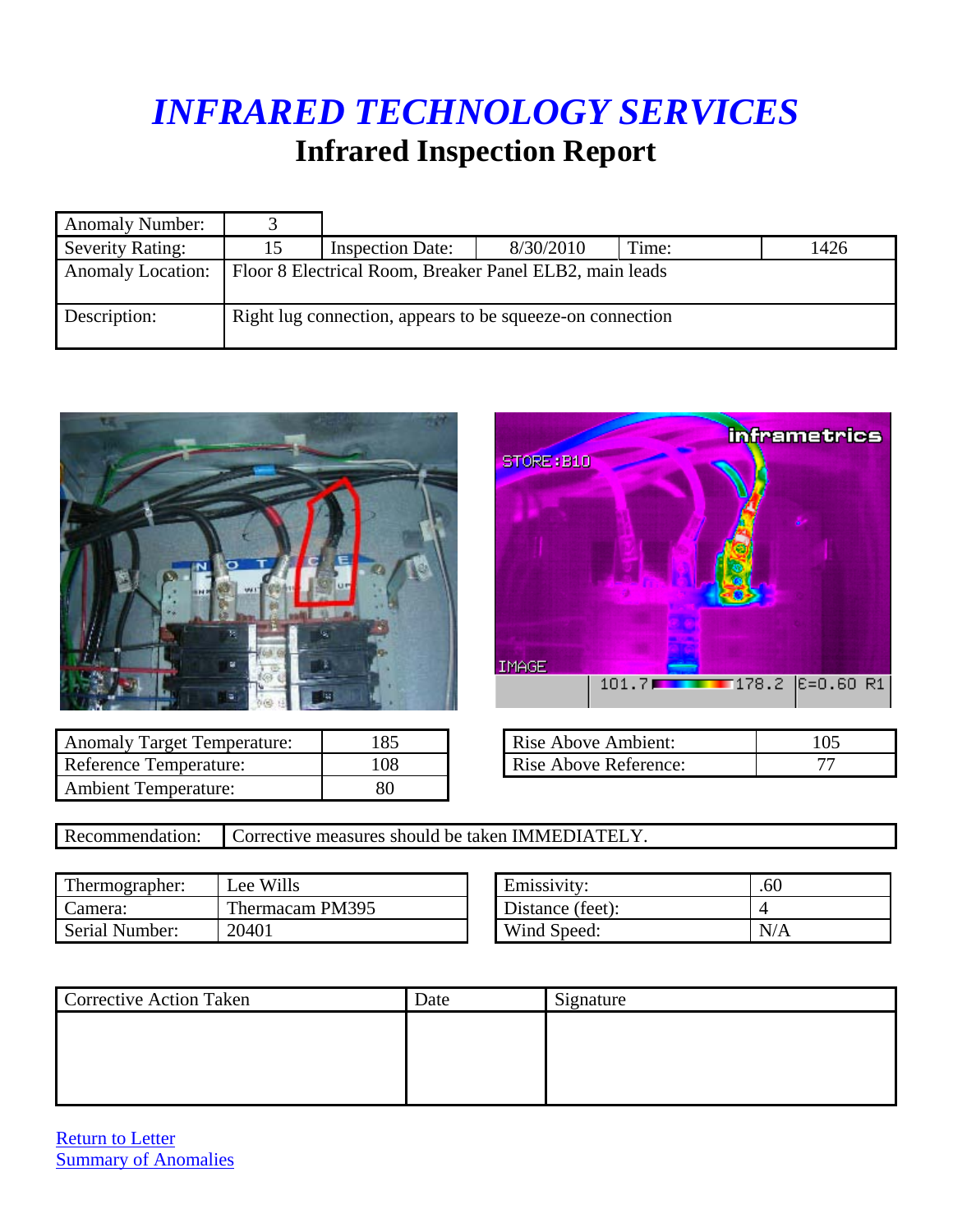| <b>Anomaly Number:</b>   |                                                                    |           |       |      |
|--------------------------|--------------------------------------------------------------------|-----------|-------|------|
| <b>Severity Rating:</b>  | <b>Inspection Date:</b>                                            | 8/30/2010 | Time: | 1444 |
| <b>Anomaly Location:</b> | Floor 4, Breaker Panel L4C, breaker #29 (AA Fixtures High Ceiling) |           |       |      |
| Description:             | Load on breaker is greater than 80%<br>18 amps on 20 amp breaker   |           |       |      |





| <b>Anomaly Target Temperature:</b> | 29 | Rise Above Ambient:   | 46 |
|------------------------------------|----|-----------------------|----|
| Reference Temperature:             |    | Rise Above Reference: |    |
| <b>Ambient Temperature:</b>        |    |                       |    |

| Rise Above Ambient:   |  |
|-----------------------|--|
| Rise Above Reference: |  |

Recommendation: Corrective measures should be taken at next scheduled maintenance period.

| Thermographer: | Lee Wills       | Emissivity:      | .69 |
|----------------|-----------------|------------------|-----|
| . camera:      | Thermacam PM395 | Distance (feet): |     |
| Serial Number: | 20401           | Wind Speed:      | N/A |

| <b>Emissivity:</b> | 69  |
|--------------------|-----|
| Distance (feet):   |     |
| Wind Speed:        | N/A |

| <b>Corrective Action Taken</b> | Date | Signature |
|--------------------------------|------|-----------|
|                                |      |           |
|                                |      |           |
|                                |      |           |
|                                |      |           |

Return to Letter Summary of Anomalies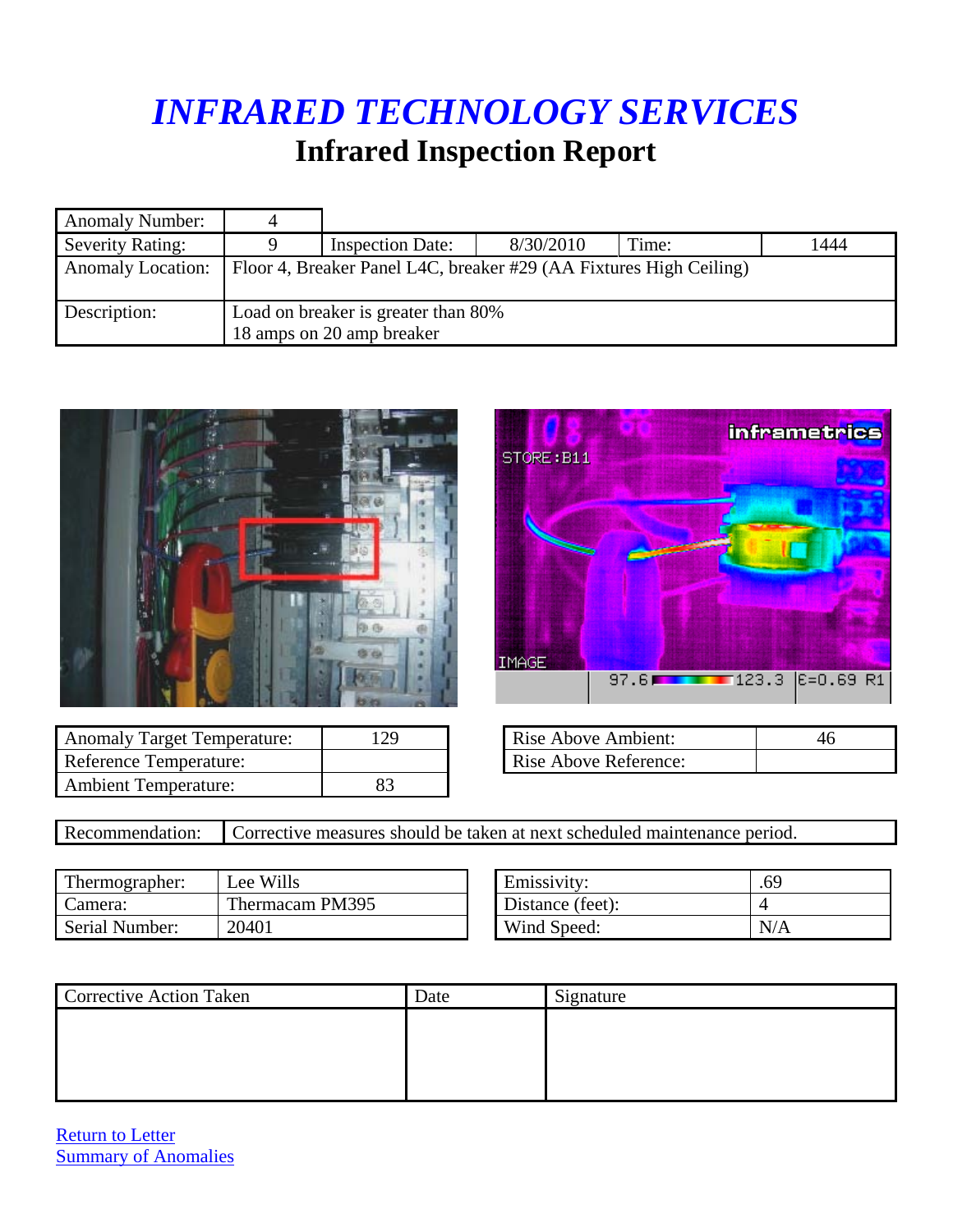| <b>Anomaly Number:</b>   |    |                                                                         |           |       |      |
|--------------------------|----|-------------------------------------------------------------------------|-----------|-------|------|
| <b>Severity Rating:</b>  | 10 | <b>Inspection Date:</b>                                                 | 8/24/2010 | Time: | 0811 |
| <b>Anomaly Location:</b> |    | Black Ankle Substation, Circuit 3 Breaker, load side north phase        |           |       |      |
| Description:             |    | Conductor from bushing to bottom of switch, appears to be bad conductor |           |       |      |



|              |                | <b>inframetrics</b> |
|--------------|----------------|---------------------|
| STORE: ADD   |                |                     |
|              |                |                     |
|              |                |                     |
|              |                |                     |
| <b>IMAGE</b> |                | <b>THERMACAM</b>    |
|              | $57.9$ $116.0$ | $E = 0.79 R1$       |

| <b>Anomaly Target Temperature:</b> | 14 | Rise Above Ambient:   |  |
|------------------------------------|----|-----------------------|--|
| Reference Temperature:             |    | Rise Above Reference: |  |
| <b>Ambient Temperature:</b>        | 80 |                       |  |

| Rise Above Ambient:   |  |
|-----------------------|--|
| Rise Above Reference: |  |

Recommendation: Corrective measures should be taken on a Priority basis.

| Thermographer: | Lee Wills       | Emissivity:      | 70  |
|----------------|-----------------|------------------|-----|
| Camera:        | Thermacam PM395 | Distance (feet): |     |
| Serial Number: | 20401           | Wind Speed:      | N/A |

| Emissivity:      |  |
|------------------|--|
| Distance (feet): |  |
| Wind Speed:      |  |

| <b>Corrective Action Taken</b> | Date | Signature |
|--------------------------------|------|-----------|
|                                |      |           |
|                                |      |           |
|                                |      |           |
|                                |      |           |

**Return to Letter Summary of Anomalies**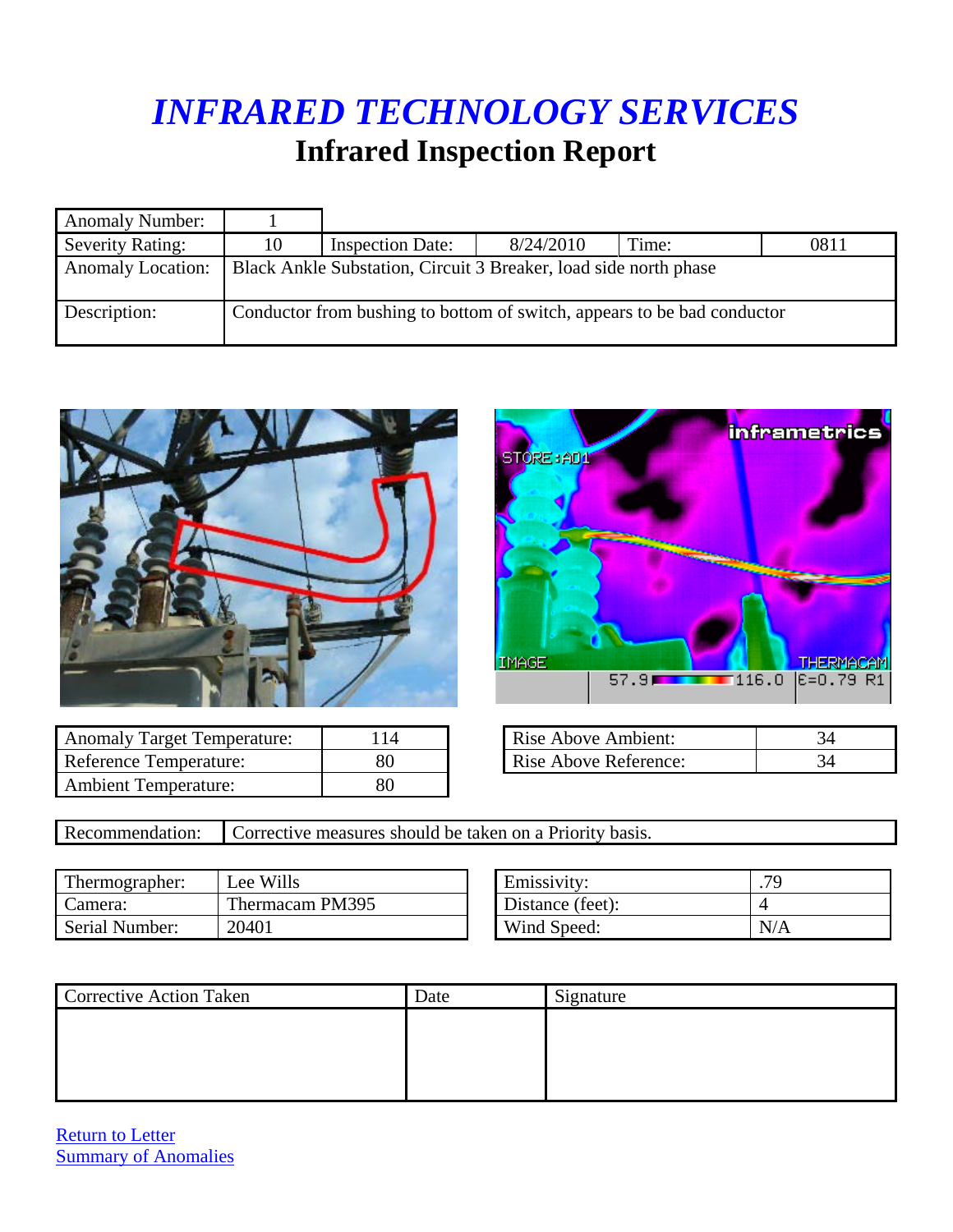| <b>Anomaly Number:</b>   |                                            |           |       |      |
|--------------------------|--------------------------------------------|-----------|-------|------|
| <b>Severity Rating:</b>  | <b>Inspection Date:</b>                    | 8/24/2010 | Time: | 1411 |
| <b>Anomaly Location:</b> | Temple II Substation, east phase regulator |           |       |      |
| Description:             | Source bushing connection                  |           |       |      |



|  | 61.2 2 206.0 E=0.74 R2 |
|--|------------------------|

| <b>Anomaly Target Temperature:</b> |    | <b>Rise Above Ambient:</b> |    |
|------------------------------------|----|----------------------------|----|
| Reference Temperature:             |    | Rise Above Reference:      | 50 |
| <b>Ambient Temperature:</b>        | 96 |                            |    |

| Rise Above Ambient:   | ۱61 |
|-----------------------|-----|
| Rise Above Reference: |     |

| Recommendation: Corrective measures should be taken IMMEDIATELY. |
|------------------------------------------------------------------|
|                                                                  |

| Thermographer: | Lee Wills       | Emissivity:      | .74           |
|----------------|-----------------|------------------|---------------|
| Camera:        | Thermacam PM395 | Distance (feet): | $\cap$<br>ے ک |
| Serial Number: | 20401           | Wind Speed:      | Moderate      |

| Emissivity:      |          |
|------------------|----------|
| Distance (feet): |          |
| Wind Speed:      | Moderate |

| <b>Corrective Action Taken</b> | Date | Signature |
|--------------------------------|------|-----------|
|                                |      |           |
|                                |      |           |
|                                |      |           |
|                                |      |           |

**Return to Letter** Summary of Anomalies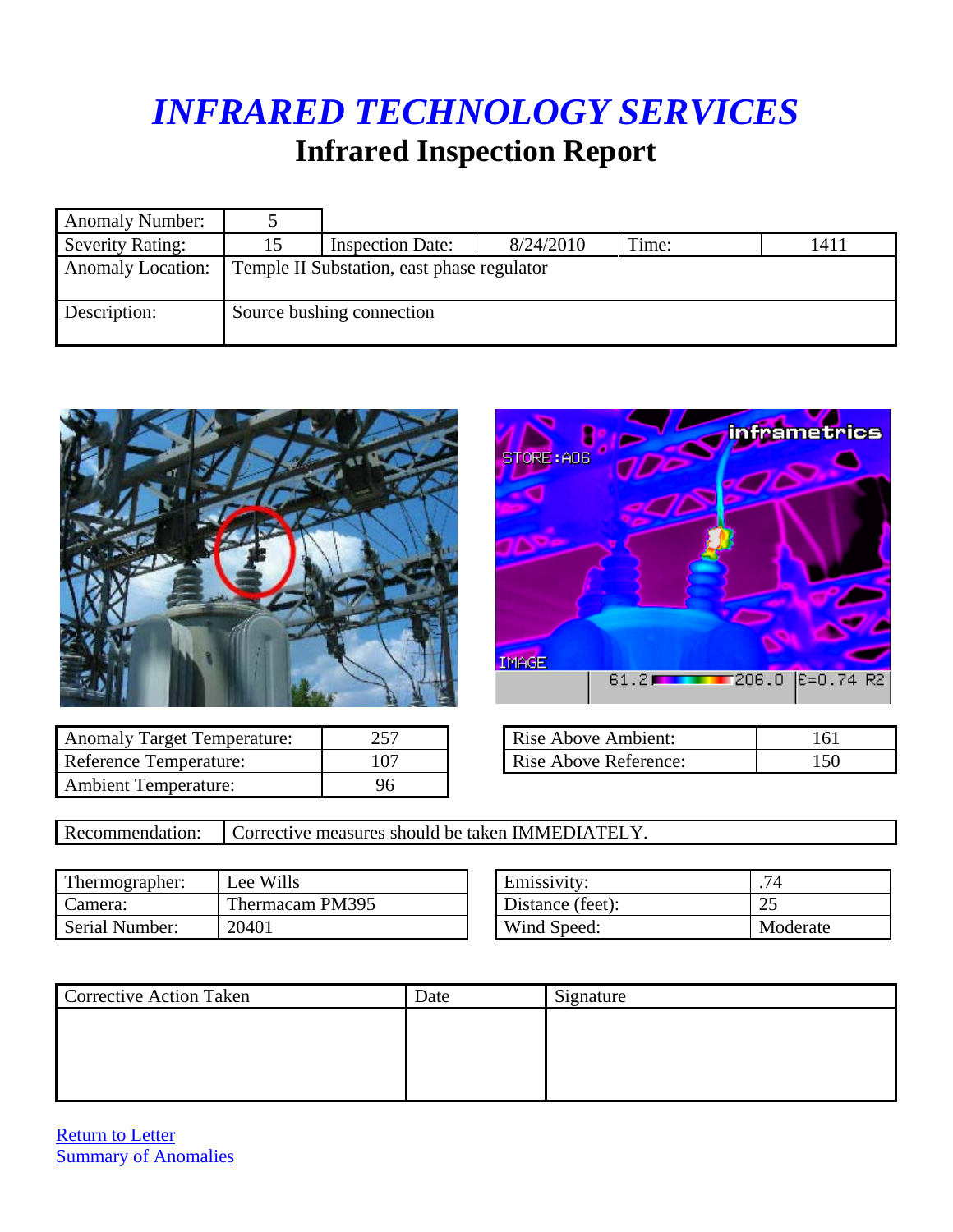| <b>Anomaly Number:</b>   |                                                           |                                                            |           |       |      |
|--------------------------|-----------------------------------------------------------|------------------------------------------------------------|-----------|-------|------|
| <b>Severity Rating:</b>  |                                                           | <b>Inspection Date:</b>                                    | 8/25/2010 | Time: | 1527 |
| <b>Anomaly Location:</b> |                                                           | Timpson Substation, transmission switch 6925 – north phase |           |       |      |
| Description:             | Hot at pivot knuckle connection and jaw end of switch arm |                                                            |           |       |      |



| STORE: B03   |      | inframetrics         |                                   |  |
|--------------|------|----------------------|-----------------------------------|--|
|              |      |                      |                                   |  |
|              |      |                      |                                   |  |
|              |      |                      |                                   |  |
|              |      |                      |                                   |  |
| <b>IMAGE</b> | 62.7 | $\blacksquare$ 176.4 | <b>THERMACAM</b><br>$E = 0.77 R2$ |  |

| <b>Anomaly Target Temperature:</b> | 247 | <b>Rise Above Ambient:</b> |  |
|------------------------------------|-----|----------------------------|--|
| <b>Reference Temperature:</b>      |     | Rise Above Reference:      |  |
| <b>Ambient Temperature:</b>        |     |                            |  |

| <b>Rise Above Ambient:</b> |  |
|----------------------------|--|
| Rise Above Reference:      |  |

| Recommendation: | Corrective measures should be taken |
|-----------------|-------------------------------------|
|                 |                                     |

| Thermographer: | Lee Wills       | Emissivity:      | $\overline{\phantom{a}}$ |
|----------------|-----------------|------------------|--------------------------|
| . amera:       | Thermacam PM395 | Distance (feet): | 50                       |
| Serial Number: | 20401           | Wind Speed:      | Moderate                 |

| Emissivity:      |          |
|------------------|----------|
| Distance (feet): |          |
| Wind Speed:      | Moderate |

| <b>Corrective Action Taken</b> | Date | Signature |
|--------------------------------|------|-----------|
|                                |      |           |
|                                |      |           |
|                                |      |           |
|                                |      |           |